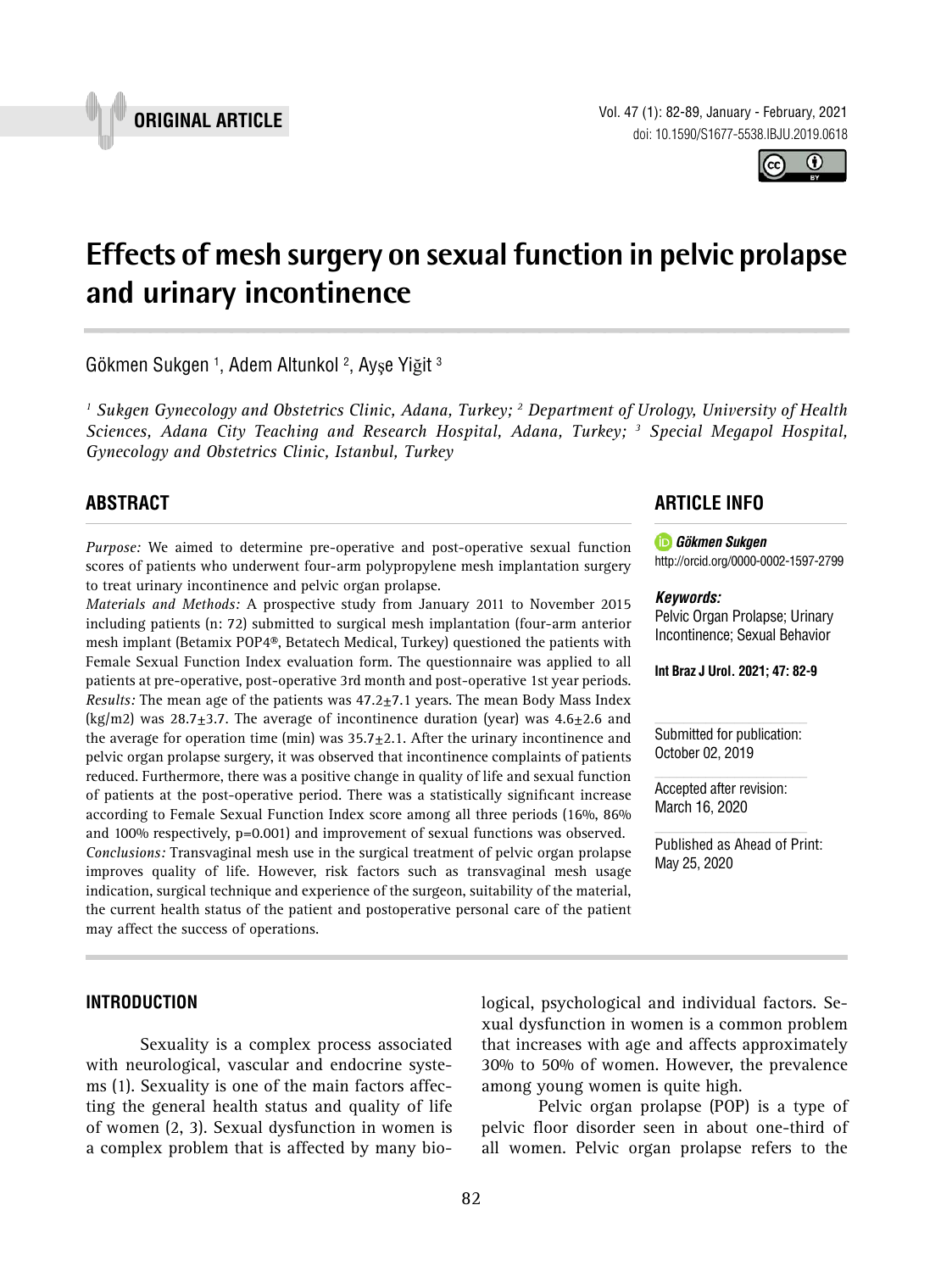outflow or sagging of the bladder, uterus, vagina, small intestine, or rectum of the pelvic floor organs, down the vaginal canal or anus as a result of prolapse. Pelvic organ prolapse, usually in postmenopausal or climacteric period, may be observed sometimes in young women who wish to maintain fertility (1-4). Pelvic floor disorders such as urinary incontinence/pelvic organ prolapse are seen commonly among women at all ages and are not just a long-lasting medical problem but also has negative physiologic, psychological, hygienic, economic and sexual effects which all can be summed up under the term "quality of life" (5). POP incidence is increased with age and POP surgery rates show an increase with time. The aim of POP surgery is to correct the anatomy, symptoms and functions. It is notable that POP surgery increases quality of life (2). POP and urinary incontinence (UI) are common complaints and may present together in the same patient. The most common type of UI is urge - incontinence. SUI is the most frequent type of UI only among middle-aged women which is observed at high intraabdominal pressure conditions such as effort, exertion or sneezing or coughing and defined by International Continence Society (ICS) as urinary incontinence, observed when intravesical pressure exceeds urethra pressure with no increase in detrusor muscle activity (6). It was observed that 63% of women having SUI have also a descensus while 62% of women having a descensus have SUI at the same time (7); also, urinary incontinence can be observed in the first three years of menopause at 10% of women having no complaints previously (8). Vaginal mesh application surgeries came up at POP treatment in addition to conventional pelvic reconstruction methods (9). The first vaginal use of mesh was done by Julian et al. in 1996 and they reported significantly fewer complications and recurrence rates (10). In our country, with increasing industrial pressure in the 2000s, there has been increasing mesh complications in mesh surgery with the contribution of patient incompatible mesh material such as monophilized micropore and insufficient surgical experience. In this context, the warnings of the FDA limiting the use of mesh were unavoidable. However, repairing the fascial defect at the base of the pelvic prolapse

with its own fascia, as in conventional surgeries with a high recurrence rate, unfortunately leads to the need for a second surgery due to recurrence. Following studies also supported the place and importance of mesh in the treatment of POP (11, 12). There are variations at the results of pelvic floor surgery's effects on sexual function in literature. Quality of life may improve, stay the same or may become worse after vaginal surgery (13). In our country (Turkey) there are very few studies evaluating the UI and/or POP surgerie's effects on quality of life and sexual functions, which remained under-researched.

In our study, we aimed to compare preoperative and postoperative quality of life and sexual functions of patients having POP and SUI complaints and went through four-arm polypropylene mesh implantation surgery which is accepted as a new method in our clinic.

#### **MATERIALS AND METHODS**

Local ethics committee (2018.01.31- 11/155) approved this study and informed consent was obtained from all individual participants included in this study. A prospective study from January 2011 to November 2015 including patients in which type 1 polypropylene macropore surgical mesh (Betamix POP4®, Betatech Medical, Turkey) implantation were applied with indication of POP and UI and questioned with Female Sexual Function Index (FSFI) evaluation form at outpatient clinic controls with also some information gathered from their computer and file records. Anamneses were taken and routine physical examination, urine culture and office cystometry were done for all patients. This study was conducted at a single center. All operations were performed by a single surgeon (GS).

All urodynamics were performed using 7F transurethral and rectal balloon catheters according to the International Continence Society standards (14). Patients were standardly asked to empty their bladder before this study, and the first step was to measure the postvoid residual (PVR) volume taken from the 7F urethral catheter placed. Filling cystometry was performed with saline. Decreased rate of 30mL/min in cases of severe de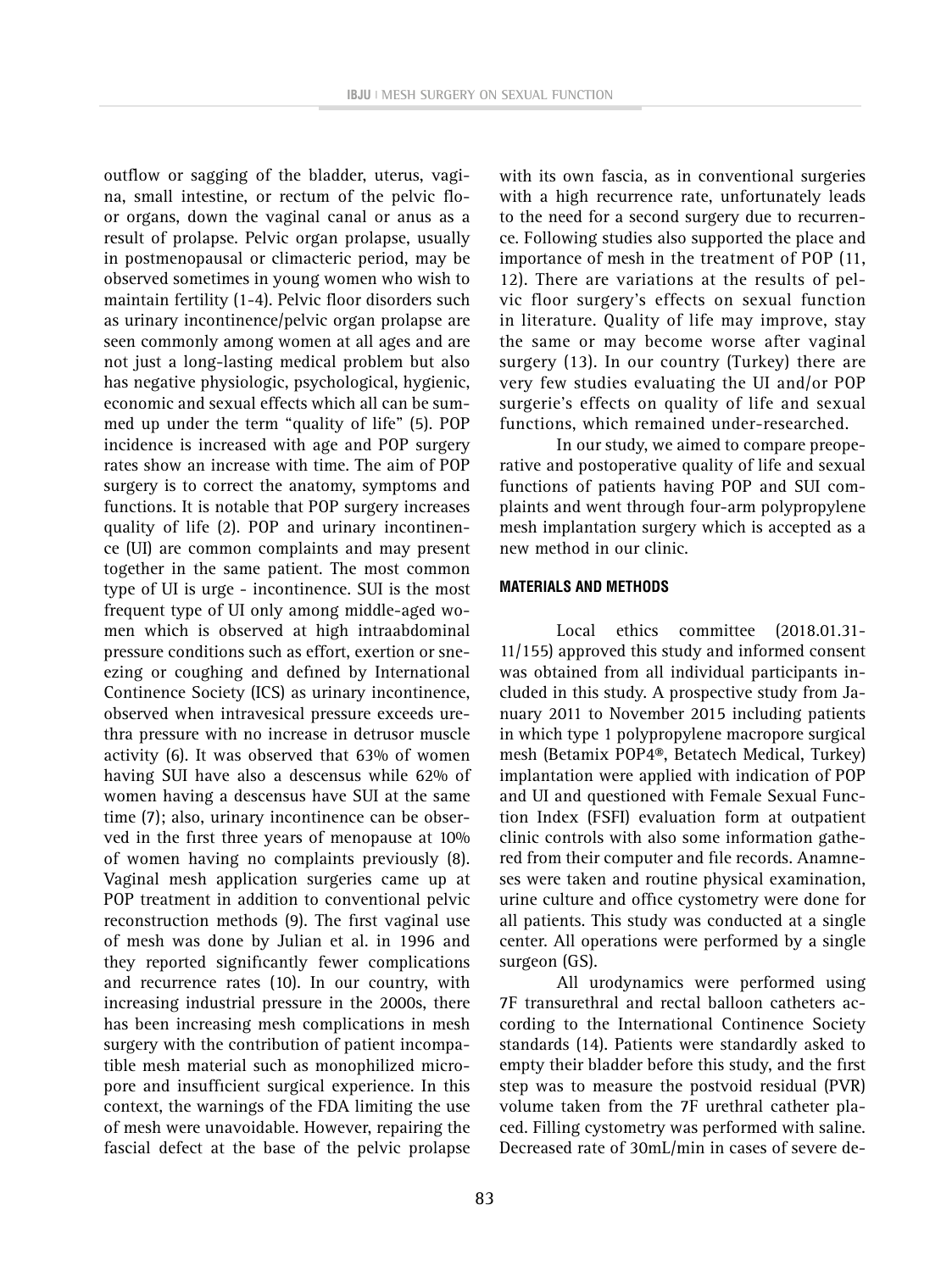trusor overactivity (DO) or known small functional capacity were used in most of the patients included in the present series. A pressure-flow study was obtained at selected times as determined by the clinical scenario (i.e., filling, Valsalva, void/ attempt to void, after voiding). PVR was reassessed after the pressure-flow study. A blind review of all the urodynamic results was done by a urodynamic expert. The following urodynamics data, defined according to the International Continence Society guidelines (14) were collected: cystometric capacity (mL), volume at first sensation of bladder filling (mL), volume at first uninhibited detrusor contraction (mL), the pattern of DO (phasic vs. terminal), maximum flow rate (Qmax, mL/sec), detrusor pressure at maximum flow (PdetQmax, cm H2O).

The FSFI scoring form was applied to all patients at pre-operation, post-operative 3rd month and post-operative 1st year periods. FSFI was developed by Rosen et al. (15) in the year 2000 and is a test of 19 questions about arousal, sexual desire, orgasm, lubrication, sexual satisfaction and pain. In addition, risk factors that may affect the sociodemographic, obstetric and sexual functions of women are questioned in the questionnaire. Age, age of marriage, education, occupation, education of the spouse, body mass index (BMI) were evaluated as demographic characteristics. The number of children, the type of the last birth, the method of family planning and the frequency of sexual intercourse (weeks) were questioned as obstetric features. Turkish validity and reliability test were carried out for the form by the Turkish Andrology Society in 2003 (16). The scoring is performed by multiplying each question's point with a given ratio and each part is evaluated out of 6 points with a minimum of 2 and a maximum of 36 points in total at the end (15, 16). Patients at different POP grades were included. Also, patients with POP had a clinic and cystometric diagnosed SUI. SUI was diagnosed by cystometry and POP grading was done by POP-Q classification clinically. According to POP-Q classification it was observed: Stage 0: No prolapse demonstrated, Stage 1: The most distal portion of the prolapse is greater than 1cm above the level of the hymen; Stage 2: The most distal portion of the prolapse is less

than 1cm above or below the level of the hymen; Stage 3: The most distal portion of the prolapse is greater than 1cm below the level of the hymen, but protrudes no further than 2cm less than the total vaginal length Stage 4: Complete eversion of the total length of the lower genital tract The distal portion of the prolapse protrudes to at least 2cm less than the total vaginal length (17).

# **SURGERY TECHNIQUE**

# Anterior four-arm mesh implant

Surgery was performed under general anesthesia with the patient in the lithotomy position with an indwelling urinary catheter. A linear incision was performed on the anterior vaginal mucosa, about 2.5cm below the external urethral opening, and space was dissected until reaching the bladder base. Vesicovaginal ligaments were retracted laterally. The proximal part of the mesh was passed over arcus tendineus fascia pelvis (ATFP) with an obturator fossa guide. The posterior part of the four-arm mesh was passed through the obturator foramen. The anterior arms were placed as a mid-urethral sling as in the intravaginal slingplasty (IVS) procedure, supporting the mid-urethra and bladder. Posterior fringes of the mesh were fixed on cardinal ligaments. About an 8-10cm piece of monofilament, inelastic polypropylene tape is attached to the underside of the vaginal apex. Polypropylene sutures are placed into both of the cardinal ligaments and threaded through the lateral edges of the apical sling and tied down, restoring apical support. Posterior mesh arms were fixed at the skin level by performing traction, but the anterior part was not fixed at the mid-urethra and skin level, and tension-free placement was performed.

Prophylactic preoperative antibiotics (cefazolin 1g, amoxicillin and clavulanic acid 1.2g or gentamycin 160mg) were administered intravenously. A urinary catheter was removed on the morning of the postoperative day. A vaginal gauze pack (gauze soaked in Betadine iodine) was placed for 12h. The post-voided residual urine was measured by ultrasonography before each patient was discharged. All the patients received topical intravaginal oestrogen cream treatment for at least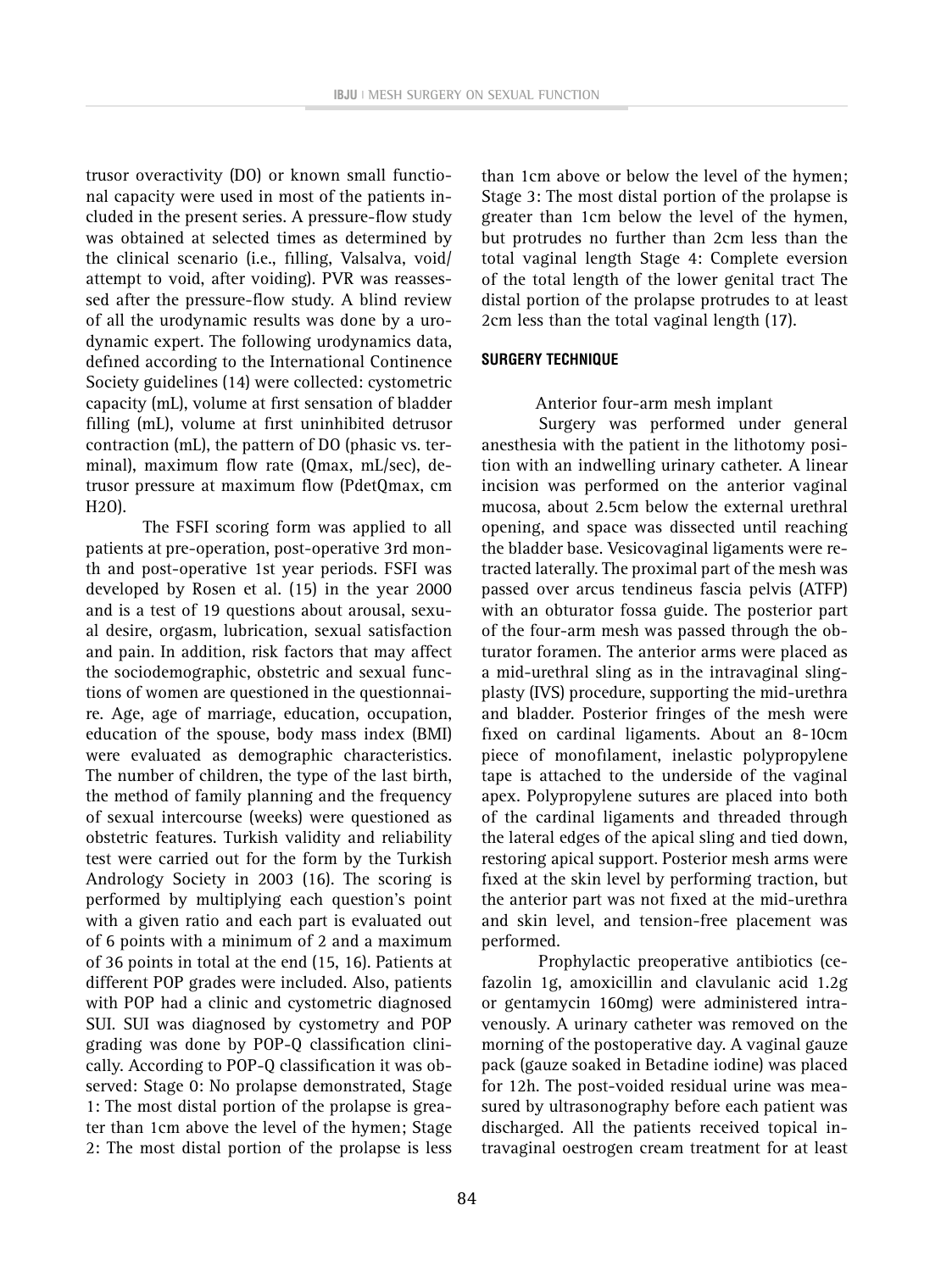twelve months following the operation (Ovestin® 1mg/gram daily).

#### **Statistical analysis**

Patient's pre-operative, post-operative 3rd month and post-operative  $1<sup>st</sup>$ -year results were compared and analyzed. All data were collected by detailed face to face questioning of patient's sociodemographic characteristics, medical and sexual history and risk factors which may cause sexual function disorders. Data were presented as the mean±standard deviation. In comparing results, paired student t-test was conducted to compare continuous variables, and chi-square test was conducted to compare categorical variables. The data were analyzed using "SPSS 21 for Windows" software and statistically significance was described by p value <0.05.

#### **RESULTS**

Patients with stage 3 and 4 were included in the POP-Q classification. 91 patients were evaluated in total. Patients having a history of pelvic reconstructive surgery (n: 4), not treated infection (n: 3), urinary tract and genital organ lesions (n: 5), any pelvic cancer and/or a history of radiotherapy to the pelvic region (n: 7) were excluded from this study. This study included 72 patients with sexual dysfunction, POP and SUI complaints. The mean of patients' age was  $47.2 \pm 7.1$ , BMI (kg/ m2) was  $28.7 \pm 3.7$ , incontinence duration (year) was  $4.6+2.6$ , operation time (min) was  $35.7+2.1$ 

| Demographic characteristics                       |                       | (n: 72)          |
|---------------------------------------------------|-----------------------|------------------|
| Age (year) (Mean+std deviation)                   |                       | $47.2 \pm 7.1$   |
| BMI (kg/m <sup>2</sup> ) (Mean+std deviation)     |                       | $28.7 \pm 3.7$   |
| Incontinence Duration (year) (Mean+std deviation) |                       | $4.6 \pm 2.6$    |
| Operation Time (min) (Mean+std deviation)         |                       | $35.7 \pm 2.1$   |
| Parity(Mean+std deviation)                        |                       | $3.4 \pm 1.3$    |
| Marriage Period                                   |                       | $25.52 \pm 6.45$ |
| Number of children                                |                       | $3.12 \pm 0.92$  |
| Sexual intercourse frequency                      |                       | $1.02 \pm 0.57$  |
|                                                   | High school and below | 54 (75%)         |
| Education Status (n,%)                            | University and above  | 18(25%)          |
|                                                   | High school and below | 31(43.15%)       |
| Education of spouse(n,%)                          | University and above  | 41(56.9%)        |
| Prevention method(n,%)                            | Modern method         | 58 (80.6%)       |
|                                                   | Retraction            | 14 (19.4%)       |
| Type of $Birth(n, %)$                             | Normal Birth          | 49 (68.1%)       |
|                                                   | Caesarean             | 23(31.9%)        |

**Table 1 - Demographic characteristics of patients.**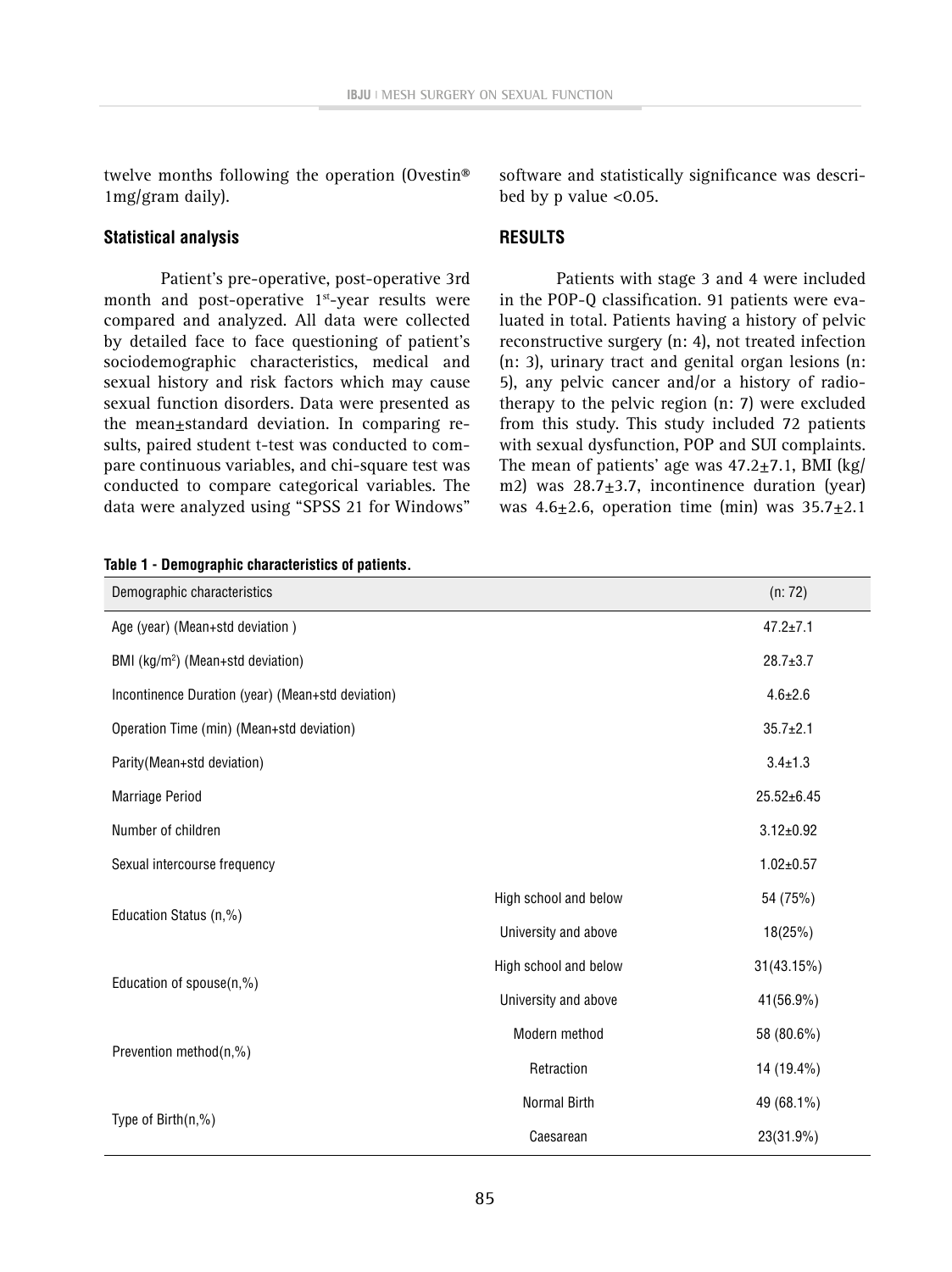(Table-1). According to the distribution of the POP degree, 48 patients had anterior wall, 12 patients had anterior+apical wall and 12 patients had anterior+posterior wall defect.

No early period prolapse as surgery failure was observed in any patient. In none of the patients permanent urinary retention was observed. Only in seven cases, de novo urgency was observed which was successfully corrected with a short period of anticholinergic treatment. In addition, in nine patients, de novo dysuria was observed with no infection in urinary culture but regressed in a short period. In nine patients, forced and intermittent urination was observed with an approximately 100cc post voiding residual volume. In these patients 3-5 days intermittent catheterization was applied, and regression in complaints was observed. In one case, there was an intraoperative urethral injury which was repaired primarily by urologists. In 26 patients postoperative inguinal pain was observed which was treated well with anti-inflammatory and anti-analgesic drugs and physical exercise. In one patient, mesh exposure was observed and treatment was obtained with primary repair under local anesthesia and antibiotics . In 11 patients, postoperative dyspareunia was observed. All complications are shown in Table-2.

#### **Ratios**

When the data were described as mean+standard deviation, there was a statistically significant increase in FSFI scores when compared preoperatively and postoperative 3<sup>rd</sup> month, respectively as  $21.2+1.9$  and  $24.4+1.8$  (p <0.001). When the 1st-year FSFI scores were compared with preoperative scores, there was a statistically significant increase at postoperative first-year scores as well with the level of  $27.9 \pm 1.4$  (p <0.001). When the cut-off value for the FSFI score was 26.55, the rates of patients having sexual function disorder preoperatively, postoperative 3rd month and postoperative 1<sup>st</sup> year were 100%, 86% and 16% respectively. According to these results, sexual function improved at the end of the first year. The results of the study are shown in Table-3.

| Complications                      | Number* | Percent (%) |
|------------------------------------|---------|-------------|
| Permanent Urinary Retention        | None    | None        |
| <b>Transient Urinary Retention</b> | 9       | 12.5        |
| De novo urgency                    | 7       | 9.7         |
| De novo dysuria                    | 9       | 12.5        |
| <b>Bladder and Urethral Injury</b> | 1       | 1.3         |
| Pelvic Pain                        | 26      | 36.1        |
| <b>Mesh Erosion</b>                | None    | None        |
| Mesh Exposure                      | 1       | 1.3         |
| Major vessel and nerve Injury      | None    | None        |
| Dyspareunia                        | 11      | 15.2        |

**Table 2 - Perioperative Complications due to Mesh Implantation.**

\* n:72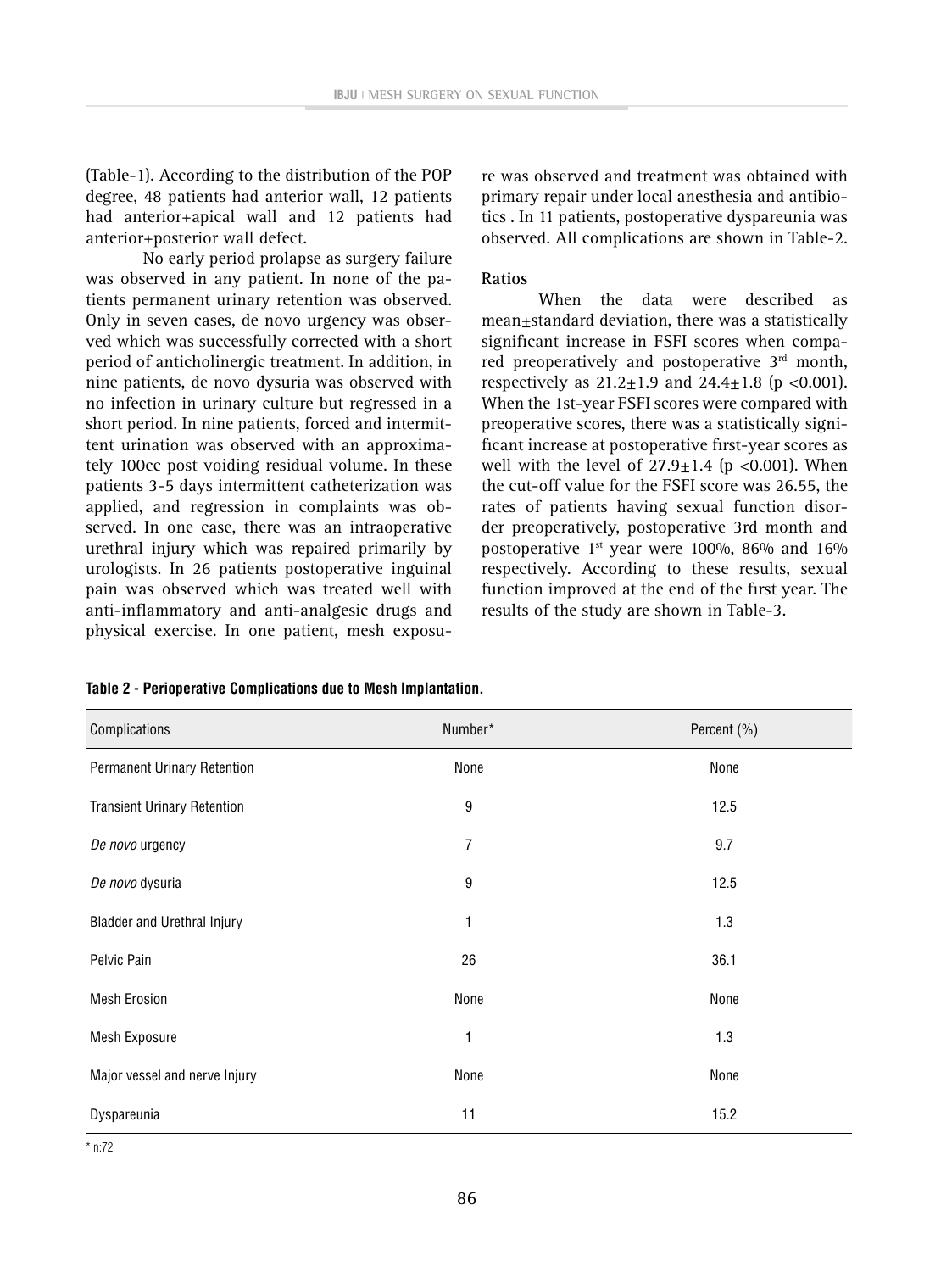| <b>FSFI Scores</b>    | Pre-operative            | Post-operative<br>(3th Month) | Post-operative<br>(1th Year) |
|-----------------------|--------------------------|-------------------------------|------------------------------|
| Mean±Std. Deviation   | $21.2 \pm 1.9$           | $24.4 \pm 1.8$                | $27.9 \pm 1.4$               |
| Increase in average % | $\overline{\phantom{0}}$ | 15.1                          |                              |
| SFD Rate (%)          | 100                      | 86                            | 16                           |
| p-value               |                          | $*$ <0.001                    | ** $< 0.001$                 |

|  |  |  |  | Table 3 - Preoperative, postoperative 3rd month and 1st year FSFI scores of patients undergoing mesh implantation. |
|--|--|--|--|--------------------------------------------------------------------------------------------------------------------|
|--|--|--|--|--------------------------------------------------------------------------------------------------------------------|

**SFD** = Sexual Function Disorder; P<0.05 was shown statistically; \* Pre-operative- Post-operative (3th Month); \*\* Pre-operative- Post-operative (1th Year)

#### **DISCUSSION**

POP may lead to altered body image and may have adverse effects on desire, arousal, and orgasm. Furthermore, apart from urinary or prolapse symptoms, as women age, postmenopausal state and chronic diseases may have detrimental effects on sexual functions. It has been shown that older adults desire sexuality when there is a partner and they are in good health state (18). The POP and incontinence surgery improved FSFI scores and sexual functions in approximately 70% of patients, although some studies that rely on the use of non- -condition-specific questionnaires as outcome measures indicate no change (19). We should note that there was an anatomically and functionally significant improvement in patients after the application of four-arm mesh implant.

POP also has a negative impact upon women's emotional health and subjective well- -being. POP at a low grade can be successfully treated with conservative management including behavioral modification and pelvic floor muscle exercise. Nevertheless, increasingly POP patients are resorting to surgical intervention to improve their quality of life (20). In this study, the patients reported that the pre-operative anatomical condition caused emotional stress in them and they had gain self confidence after the operation.

POP treatment can be performed surgically or conservatively. There are still controversies among the best surgical technique, which includes; open surgery, laparoscopic or robotic abdominal sacrocolpopexy or anterior and posterior colporrhaphy with or without vaginal hysterectomy. The vaginal repair can be done with or without mesh. The use of mesh has increased due to functional and anatomic improvements when used in appropriate patients (10). In our study, we used four-armed non-absorbable, macroporous monofilament polypropylene synthetic mesh. With the vaginal mesh we have achieved the same functional results with fewer complications.

UI surgery or vaginal dissection may damage vascular and/or neuronal structures which may affect vaginal sense and orgasm (21). It should be kept in mind that although there is normal functioning anatomy, sexual function may be affected by other factors. In our study, we observed a positive effect of UI and POP surgery on the sexual lives of our patients at postoperative 1st year evaluation. Although this overall positive effect on sexual functions in our study shows similar results with other studies, some individual parameters such as sexual desire, orgasm, satisfaction show different results. In our study, there was a significant difference between postoperative 3rd month and 1st year results and we think this was due to patient's fear of organ damage with intercourse at an early time like three months. When we compared the postoperative 1st year results with preoperative period the significant change was due to sexual dysfunction that arises from UI and POP at the preoperative period. The functional and anatomic correction have an important effect on self-esteem which has a significant positive effect on sexual function disorder, even with a relative evaluation.

Results of the studies evaluating the effects of pelvic floor surgery on sexual functions show differences because of the demographic data differences between groups, differences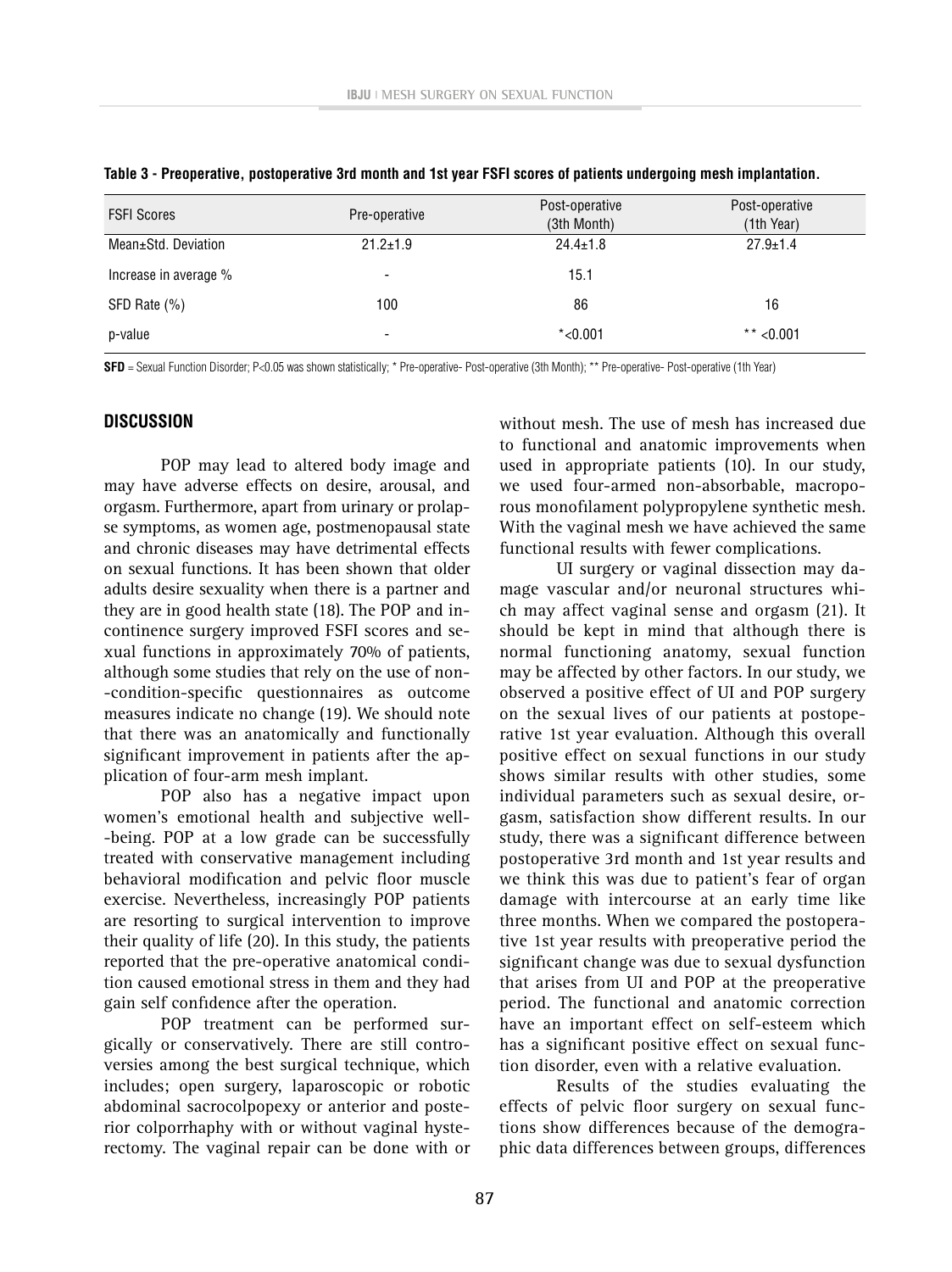in evaluation methods, stress factors in life, the relationship between partners, age, cultural characteristics and presence of menopause or chronic diseases. The fear of damaging organs after surgery may change the perception of genital health in both partners and may have a negative effect on sexual function. Because of all these reasons, it is hard to say that pelvic floor surgery improves sexual functions in all patients. It is important to provide consultancy about the postoperative sexual function improvement potential and the probable changes in sexual functions to patients who underwent UI and/or POP surgery.

#### **Limitation**

The limitations of our study were a limited number of patients and the short period of post-operative observation.

# **CONCLUSIONS**

Transvaginal mesh use in the surgical treatment of pelvic organ prolapse improves quality of life. However, risk factors such as transvaginal mesh usage indication, surgical technique and experience of the surgeon, suitability of the material, the current health status of the patient and postoperative personal care of the patient may affect the success of operations. However, randomized controlled trials with more patients are needed.

# **COMPLIANCE WITH ETHICAL STANDARDS**

Adana City Teaching and Research Hospital Ethical Committee (Adana, Turkey) approved the study protocol. Written informed consent was obtained from all patients included in this study, and this study was conducted in agreement with the Declaration of Helsinki for Medical Research Involving Human Subjects.

# **CONFLICT OF INTEREST**

None declared. **REFERENCES**

- 1. Sivaslioglu AA, Unlubilgin E, Dolen I. A randomized comparison of polypropylene mesh surgery with sitespecific surgery in the treatment of cystocoele. Int Urogynecol J Pelvic Floor Dysfunct. 2008;19:467-71.
- 2. Citgez S, Demirkesen O, Ozdemir F, Gevher F, Demirdag C, Onal B, et al. Transvaginal repair using acellular collagen biomesh for the treatment of anterior prolapse. Urol J. 2014;11:1271-7.
- 3. Le Long E, Rebibo JD, Caremel R, Grise P. Efficacy of Pelvisoft® Biomesh for cystocele repair: assessment of long-term results. Int Braz J Urol. 2014;40:828-34.
- 4. Turgal M, Sivaslioglu A, Yildiz A, Dolen I. Anatomical and functional assessment of anterior colporrhaphy versus polypropylene mesh surgery in cystocele treatment. Eur J Obstet Gynecol Reprod Biol. 2013;170:555-8.
- 5. Fünfgeld C, Stehle M, Henne B, Kaufhold J, Watermann D, Grebe M, et al. Quality of Life, Sexuality, Anatomical Results and Side-effects of Implantation of an Alloplastic Mesh for Cystocele Correction at Follow-up after 36 Months. Geburtshilfe Frauenheilkd. 2017;77:993-1001.
- 6. Abrams P, Cardozo L, Fall M, Griffiths D, Rosier P, Ulmsten U, et al. The standardisation of terminology of lower urinary tract function: report from the Standardisation Sub-committee of the International Continence Society. Neurourol Urodyn. 2002;21:167-78.
- 7. Bai SW, Jeon MJ, Kim JY, Chung KA, Kim SK, Park KH. Relationship between stress urinary incontinence and pelvic organ prolapse. Int Urogynecol J Pelvic Floor Dysfunct. 2002;13:256-60; discussion 260.
- 8. Herzog AR, Diokno AC, Fultz NH. Urinary incontinence: medical and psychosocial aspects. Annu Rev Gerontol Geriatr. 1989;9:74-119.
- 9. Moon JW, Chae HD. Vaginal Approaches Using Synthetic Mesh to Treat Pelvic Organ Prolapse. Ann Coloproctol. 2016;32:7-11.
- 10. Julian TM. The efficacy of Marlex mesh in the repair of severe, recurrent vaginal prolapse of the anterior midvaginal wall. Am J Obstet Gynecol. 1996;175:1472-5.
- 11. Nguyen JN. The use of grafts for anterior vaginal prolapse repair: pros and ons. Curr Opin Obstet Gynecol. 2008;20:501-5.
- 12. Hiltunen R, Nieminen K, Takala T, Heiskanen E, Merikari M, Niemi K, et al. Low-weight polypropylene mesh for anterior vaginal wall prolapse: a randomized controlled trial. Obstet Gynecol. 2007;110(2 Pt 2):455-62.
- 13. Glazener CM, Breeman S, Elders A, Hemming C, Cooper KG, Freeman RM, et al. Mesh, graft, or standard repair for